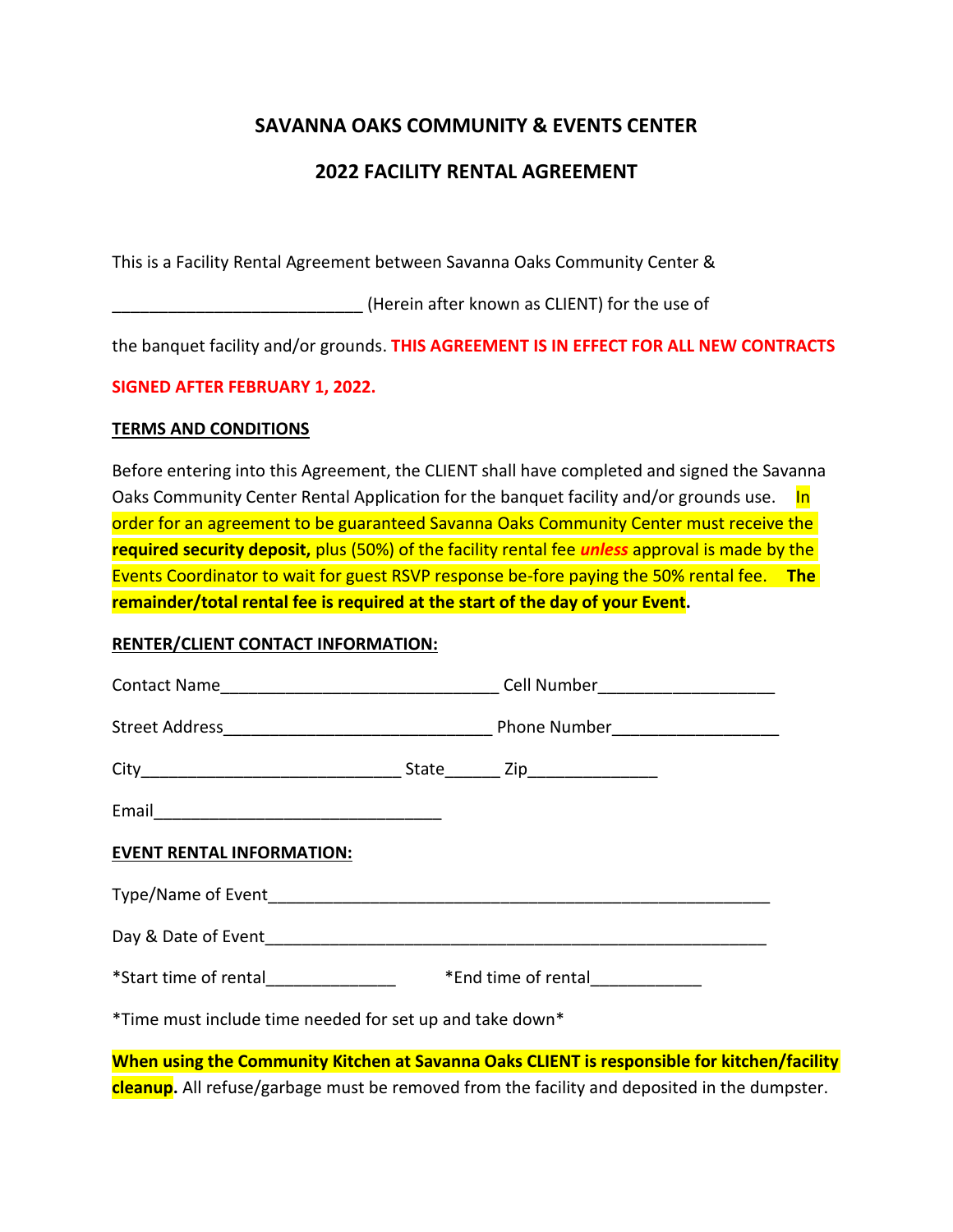The Savanna Oaks Community Center holds a Liquor License through the Village of Fall River. The Center also has licensed bartenders on staff. **Any/all use of alcoholic beverages on** the **premises requires that those beverages be purchased through the Savanna Oaks Bar unless prior arrangements are made with Facility Manager.**

**The Step Septimal The Event that I am booking will be using alcoholic beverages\*\*\*** 

*\*\*\*PLEASE NOTE THAT ANY ALCOHOLIC BEVERAGES BROUGHT ONTO PREMISES*

 *AND NOT SERVED BY SAVANNA OAKS LICENSED BARTENDERS WILL RESULT IN*

*IMMEDIATE LOSS OF SECURITY DEPOSIT\*\*\* PLEASE ADVISE ANY/ALL GUESTS* 

 *THAT WILL BE ATTENDING YOUR EVENT OF THIS NO CARRY IN RULE.*

### **RENTAL FEE: (MINIMUM RENTAL FEE OF \$75)**

|                    | <b>Security Deposit/DUE TO HOLD DATE</b> | <b>RENTAL FEE</b> |
|--------------------|------------------------------------------|-------------------|
| Up to 25Guests     | \$75.00**                                | \$75.00**         |
| 26 - 50 Guests     | \$175.00**                               | \$175.00**        |
| 51 - 75 Guests     | \$225.00**                               | \$225.00**        |
| $76 - 100$ Guests  | \$300.00**                               | $$300.00**$       |
| $101 - 150$ Guests | \$375.00**                               | \$375.00**        |
| $151 - +$ Guests   | $$450.00**$$                             | $$450.00**$$      |

*\*\*AN ADDITIONAL \$50 RENTAL FEE WILL BE CHARGED FOR SATURDAY RENTALS\*\* EFFECTIVE 2/2/22. This fee is for Events booked out more than 5 months in advance & does not apply to wedding rentals.*

**SATURDAY WEDDING EVENT FEE (8am – Midnight) \$500.00\*\* DEPOSIT \$850.00**

*151 + Guests. Linens, sound system, projector & more available to rent.* **\*\*SECURITY DEPOSIT IS REQUIRED TO LOCK IN YOUR EVENT DATE\*\***

### **ROOM SET UP REQUIREMENTS**

**Tables \_\_\_\_\_\_\_ Rounds (5'6")** *Accommodate 8 guests*

 **\_\_\_\_\_\_ Banquets (8')** *Accommodate 8 – 10 guests*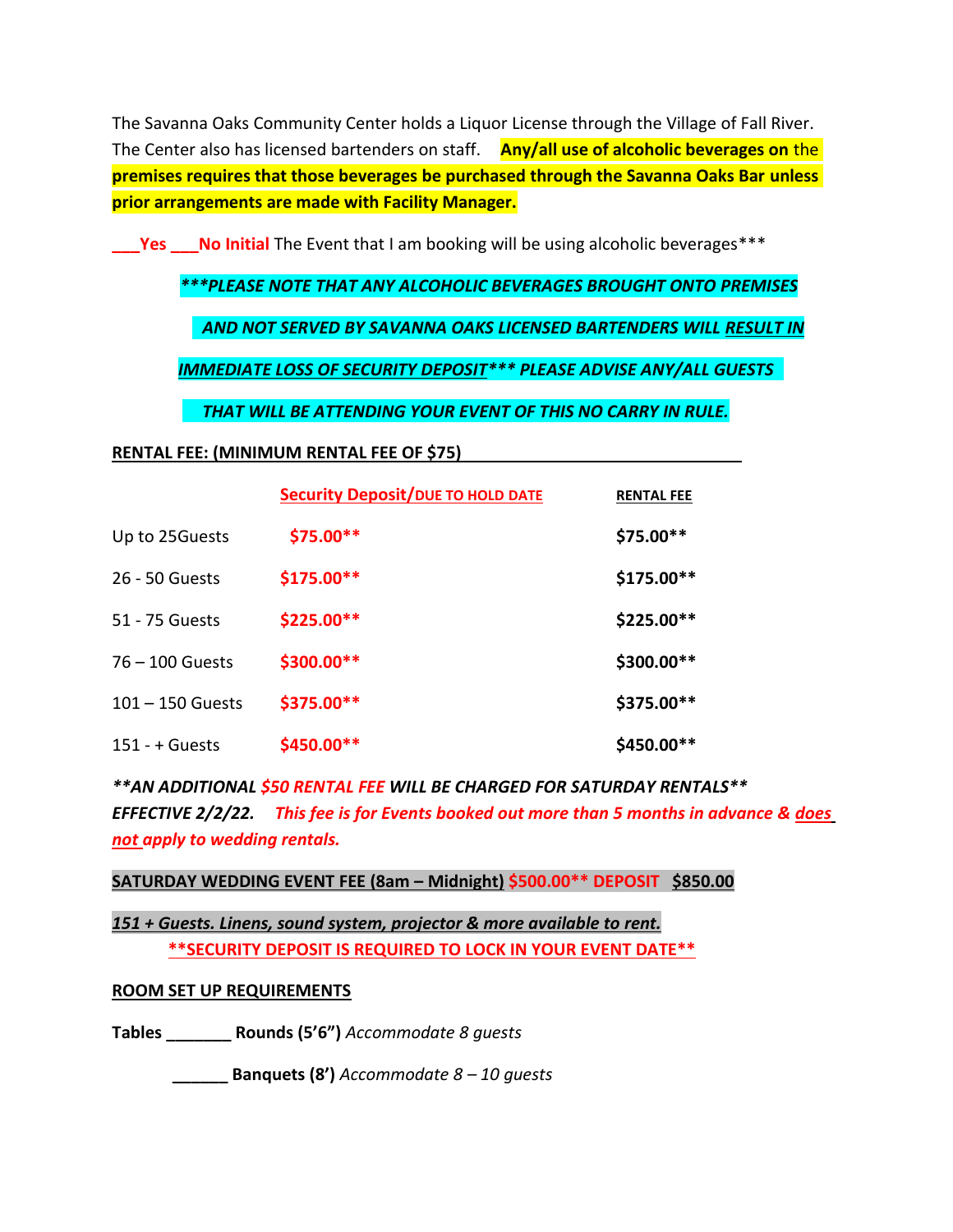**\_\_\_\_\_Yes \_\_\_\_\_No Initial THIS WILL BE A CATERED EVENT BY SAVANNA OAKS COMMUNITYCENTER/IN-HOUSE CATERING. BY SIGNING THIS AGREEMENT I AM ACKNOWLEDGING THAT I FULLY UNDERSTAND THAT NO OUTSIDE CATERERS ARE ALLOWED TO BRING IN OR FURNISH FOOD FOR MY EVENT WITH THE EXCEPTION OF SAVANNA OAKS CATERING SERVICES. ANY/ALL OTHER FOOD CATERED IN WILL RESULT IN A LOSS OF SECURITY DEPOSIT.**

> **\_\_\_\_Yes \_\_\_\_No Initial I UNDERSTAND THAT IF I DO NOT ADHERE TO THE ABOVE CATERING RULES I WILL FORFEIT MY ENTIRE SECURITY DEPOSIT.**

*PLEASE NOTE ~ CATERING AND BAR SERVICES WILL BE AVAILABLE* 

*FOR A MINIMUM SIZE GROUP OF 35 OR MORE GUESTS. NO EXCEPTIONS*

**\_\_\_\_\_Yes \_\_\_\_No Initial My Event is a** *Family Party* **and I/Client will bring Homemade**

**Potluck Foods prepared by myself in my home or in the home of a friend and I will not hold Savanna Oaks responsible for any issues/illnesses that may result from these carried in foods.**

 **Or relative (NO Deli or Off premise Catered items)**

**\*\*\*Only exception is a dessert/wedding cake\*\*\***

 **\*\*BUSINESS/INDIVIDUAL MEETING RENTAL POLICY\*\***

**Please note when renting Savanna Oaks Community Center for a smaller group**

**(15 people or less) the minimum rental fee is \$75 per 2-4 hours (considered ½ day)**

**Or \$150 for 4 -8 hours (considered full day).**

**NO OUTSIDE CATERERS will be allowed to bring food onto property or into facility.**

**Please sign and date below after reading and initialing the usage regulations. Your signature & Security Deposit is due to lock in and hold your Event date.**

**Responsible Party (Client) Signature \_\_\_\_\_\_\_\_\_\_\_\_\_\_\_\_\_\_\_\_\_\_\_\_\_\_\_\_\_\_\_\_\_\_\_\_\_\_\_\_**

**Dated \_\_\_\_\_\_\_\_\_\_\_\_\_\_\_\_\_\_\_\_\_\_\_\_\_\_\_\_\_\_\_\_\_**

*Please read the Facility Usage Policy that follows before signing this agreement. By*

*Signing this agreement, you understand the procedures/rules set forth in agreement.*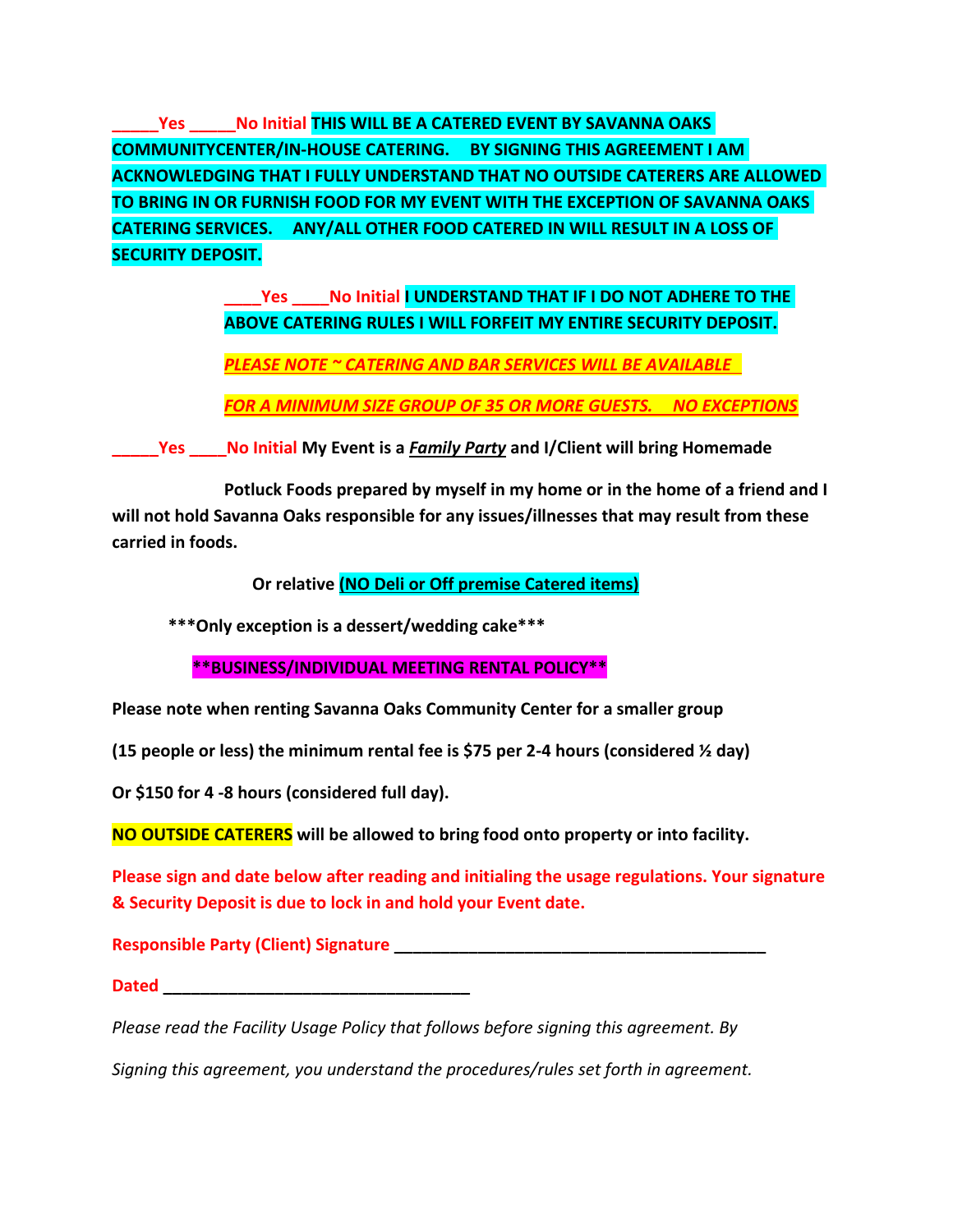#### **SAVANNA OAKS COMMUNITY CENTER FACILITY/GROUNDS USAGE POLICY**

**DECORATIONS:** Decorations may **NOT** be fastened to the walls, woodwork, ceilings, light fixtures or fans. Candles may **ONLY** be used in enclosed non-flammable glass holders. There will be **NO** use of glitter, confetti, straw, rice, birdseed or hay in the building. Any use will result in the full loss of CLIENT'S security deposit. **NO** rice or similar items shall be thrown around the outside of the facility. Balloons **MUST** be attached to weights and not released within the building. Use of twinkle lights must be pre-approved by management. \_\_\_\_**CLIENT Initial**

Decorations, supplies and other trash must be picked up, bagged and removed from the property by CLIENT. There is a garbage dumpster in back for refuse. When the The Oaks In-House Catering is catering an event they will do a full facility clean up. The facility, including the grounds must be left in an orderly condition. Failure to complete any of these tasks will result in a partial/complete loss of security deposit. If sprinkler system is accidently or intentionally activated by CLIENT or CLIENT'S guest, CLIENT will be responsible for damages to sprinkler system and/or facility. **\_\_\_\_\_\_CLIENT Initial**

\*\*\*PLEASE NOTE\*\*\*When your Event is Catered by The Oaks (Savanna's in house Catering) The Staff at Savanna Oaks does ALL of the Facility Cleanup. You are responsible for removing all your decorations and personal items the day/evening at the end of your Event.

The Events Coordinator or a Savanna Representative along with the CLIENT will perform an inspection of the premises prior to and following the event. Rooms must be left as clean as they were originally found. All cleanups must be done immediately following the conclusion of an event (unless prior arrangements are made with management). Carpets must be vacuumed, floors must be swept (any spills wiped up) and bathrooms must be left in clean condition. Cleaning supplies are provided in the Janitor's closet located between the restrooms. All personal property, including decorations must be removed at the end of the rental time. CLIENT is responsible for placing garbage in the dumpster at the rear of building. A checklist will be given out with full details of cleanup requirements. This rule is only for Client's that are not using the services of The Oak's Catering. **\_\_\_\_\_ CLIENT Initial**

**COMMUNITY KITCHEN:** The community kitchen can be used for potluck events. Kitchen usage is limited to warming food only. There are no resources in the kitchen for cooking. This means that food may be assembled and may be kept warm using the oven, any perishables may be stored in the refrigerator. The kitchen must be left as clean as it was originally found. The kitchen contains a refrigerator, microwave, stove and coffee pots (32 cup). CLIENT is responsible for making sure the stove is off and coffee pots are cleaned and unplugged. ALL of CLIENT'S food items must be removed from refrigerator/facility following rental. Savanna Oaks Community Center will be in no way at fault for any undercooked, contaminated or